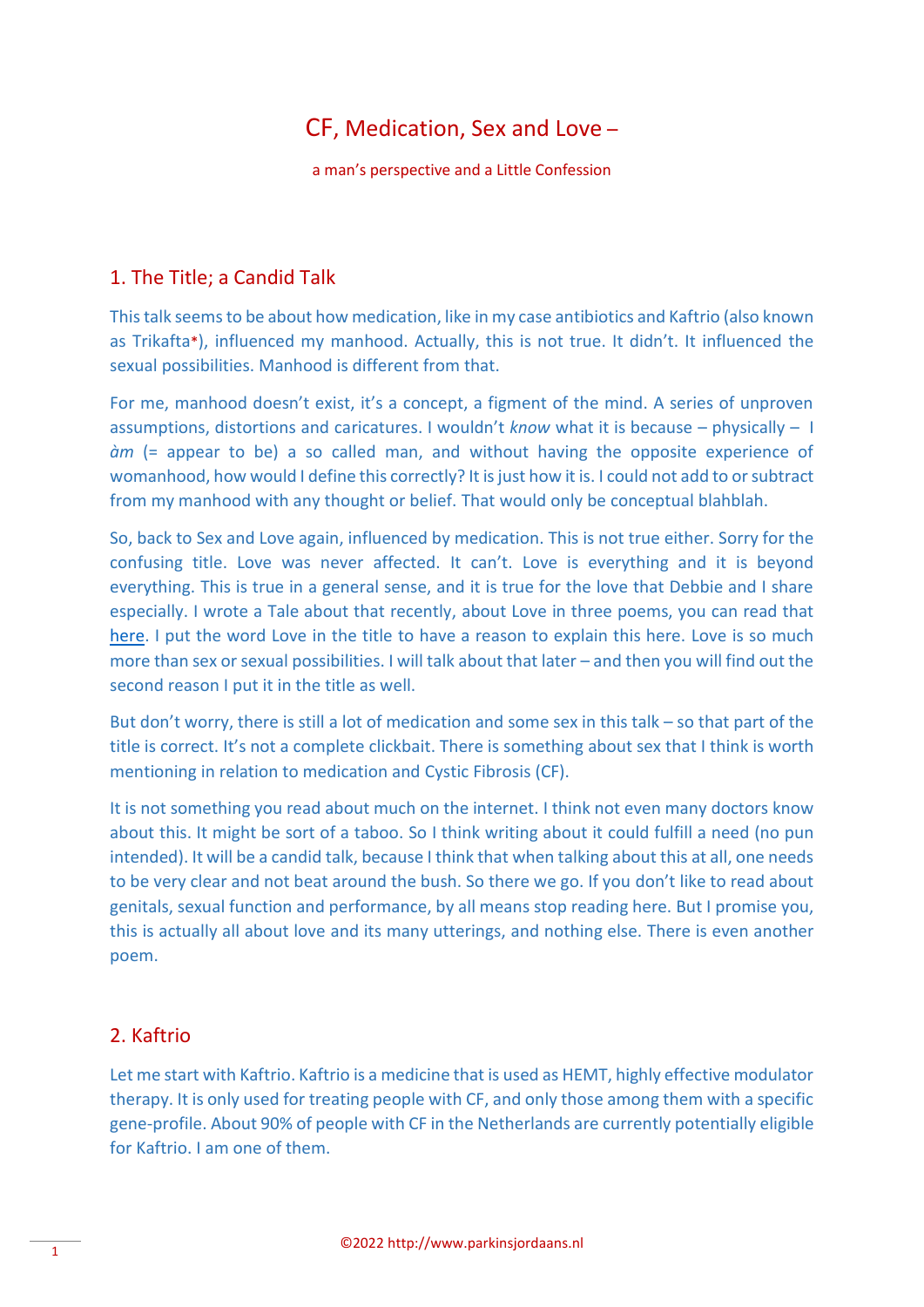#### The first effects

When Kaftrio started with me, 5 months ago, I had [some hopes.](https://cysticfibrosisnewstoday.com/forums/forums/topic/sunday-morning-21/) This type of medication has been around in the world for several years now, so some of the effects and side-effects are well known by now. Thus I expected to get a better lung function, some increase in weight, a reduction in inflammation and infection in the airways and a bit more energy. I truly needed this, after living with CF for 58 years my lung function was down to 25% (lucky enough not needing supplemental oxygen, yet), I was slightly underweight and not able to gain any pounds, on the contrary. I needed continuous antibiotic therapy and despite this, there was a chronic inflammation and infection going on in the airways which took a lot of my energy and well being. After my second anti-covid Moderna shot, my lungs deteriorated further suddenly, and I applied for compassionate use of Kaftrio, which was granted almost immediately. So, in August 2021, Kaftrio entered my body for the first time.

The effects were nothing less than spectacular. My lung function increased 15%, I gained 10 pounds in weight, inflammation and infection in the airways almost disappeared and all in all I gained, my estimate, about 50% energy. This all within one month. But there was more.

What I didn't expect is, that I also gained sexual energy. This was a bit naïve, in hindsight, because after all, healthy people tend to spend some of their overall energy on sexual activity, so if the overall level increases, sex is going to have its share of that too, wouldn't you say? And so it did. But Kaftrio had a more specific effect as well in the area. There was nothing about this in the information leaflet. I didn't read anything about it on the internet either. So, I started thinking about this, combining my experiences and knowledge.

#### Kaftrio and the Balls

The *testes* (henceforth I will refer to them as "balls") are endocrine glands as well, like the pancreas, and their function is often impaired by CF because of the sticky fluids and mucus in the little canals inside. It is known by now, that the balls can be affected by the use of Kaftrio. Some men have reported a sort of inflammation, which resulted in painful balls for a while after starting Kaftrio. Fortunately, I didn't experience this.

What can also happen is, that the internal problems in the balls clear up more or less by using Kaftrio. Not that men suddenly become fertile again and could father children the normal way. The *vasa deferentia* (the little canals that transport the sperm from the by-balls – *epididymides* - to the prostate) are in most cases still either blocked or not developed in most men with CF. But there might be more activity in the balls due to Kaftrio nevertheless. Including more production of sperm and testosterone. I suspect, in my case this is what happened.

#### Kaftrio and (sexual) energy

So, Kaftrio has definitely increased my overall energy and, more specific for this talk, my sexual energy as well. Both I attribute partly to a higher testosterone output caused by the balls functioning better. They are a bit larger as well now. And there are other factors, like the overall improved nutritional status, also because of Kaftrio and not using antibiotics continuously anymore. So my body is not permanently in crisis-mode. And there is more oxygen too and more energy. These will all contribute, and these are all consequences of taking Kaftrio.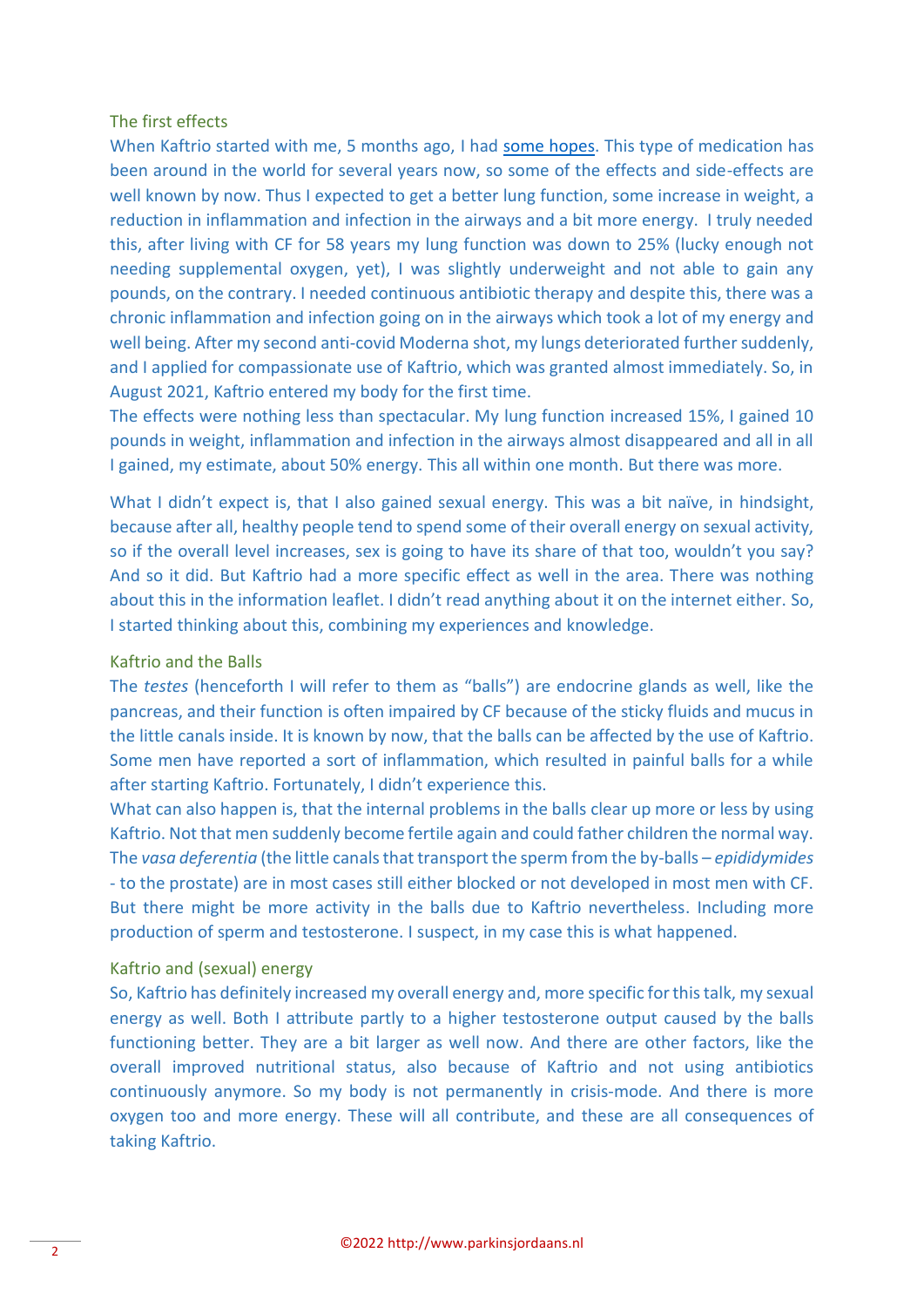## 3. Antibiotics; effects and side effects – CF is special

I mentioned antibiotics already a couple of times. I used a lot of those in my life. Already in my early youth, every cold needed a follow up by a course of antibiotics, because it would invariably turn into a bronchitis. From my  $18<sup>th</sup>$  birthday on, I used (bacteriostatic; they slow down the growth of bacteria) antibiotics continuously, and even then I needed a course with heavy-duty antibiotics (bactericide; they kill bacteria) a couple of times per year to treat an exacerbation. To deal with or prevent pseudomonas infections I also used oral fluoroquinolones like Ciprofloxacin and, more recently, Levofloxacin. I needed these ever more (in higher doses) and ever more often when my lung function declined further. There was a even a phase, about 7 years ago, where for 2 years I needed intravenous antibiotics that are normally only prescribed on the ICU, 6 times a year for 3 weeks in a row. These were Tazopip, Meropenem and Ceftazidime. Fortunately, these could be administered at home in my case.

They did the job of killing the bacteria and reducing inflammation very well, but after stopping the course, the infection and inflammation would return swiftly, so we had to alternate three different antibiotics to prevent resistance. Fortunately, after 15 or so of these courses (which I called chemo-therapy), the infections suddenly resided and I could go back to my normal scheme of truckloads of pills.

Antibiotics can have many side effects. Of course, in case of CF, there is no other way to go often, because the airway infection is life threatening soon, if not treated. And side effects have to be accepted. But knowing of the possible side effects nevertheless is helpful.

Most of the known side effects are based on normal use. Most patients take short courses of 7 to 10 days, in relatively low doses and the mentioned side effects are derived from that general use. In CF however, and in my case this was not different, patients are exposed to much higher levels or antibiotics. They take mostly twice or thrice the normal dose, the courses are often minimally three weeks, and they need not an occasional course, but many courses per year and often combined with continuous use of other antibiotics as well. And in many cases, they use antibiotics that are much more toxic than the normal stuff. People can get serious nerve damage from that.\*\*

#### Peripheral Neuropathy; Fluoroquinolones, a 2019-study

Well known is for instance the toxicity of some antibiotics (aminoglycosides like Tobramycin or Gentamycin) on the cranial nerves, specifically the hearing nerves, causing deafness in people with CF. And some reports also mention other nerve damage with some other antibiotics, but not much was certain about this or the underlying mechanism. Only in 2019 a very large study confirmed that for instance the use of fluoroquinolones was associated with a 47% increase in the occurrence of peripheral neuropathy, with a 3% increase for every day (!) of use. Especially, men and people over 60 years old are at risk. This concerns for instance antibiotics like Ciprofloxacin and Levofloxacin that are frequently used by people with CF to treat pseudomonas infections; also by me in long courses, in very high doses (the maximum allowed), and several times a year for more than 25 years. So for me, the causality in this case is beyond much doubt, even if the occurrence of this side effect is still rare in absolute terms.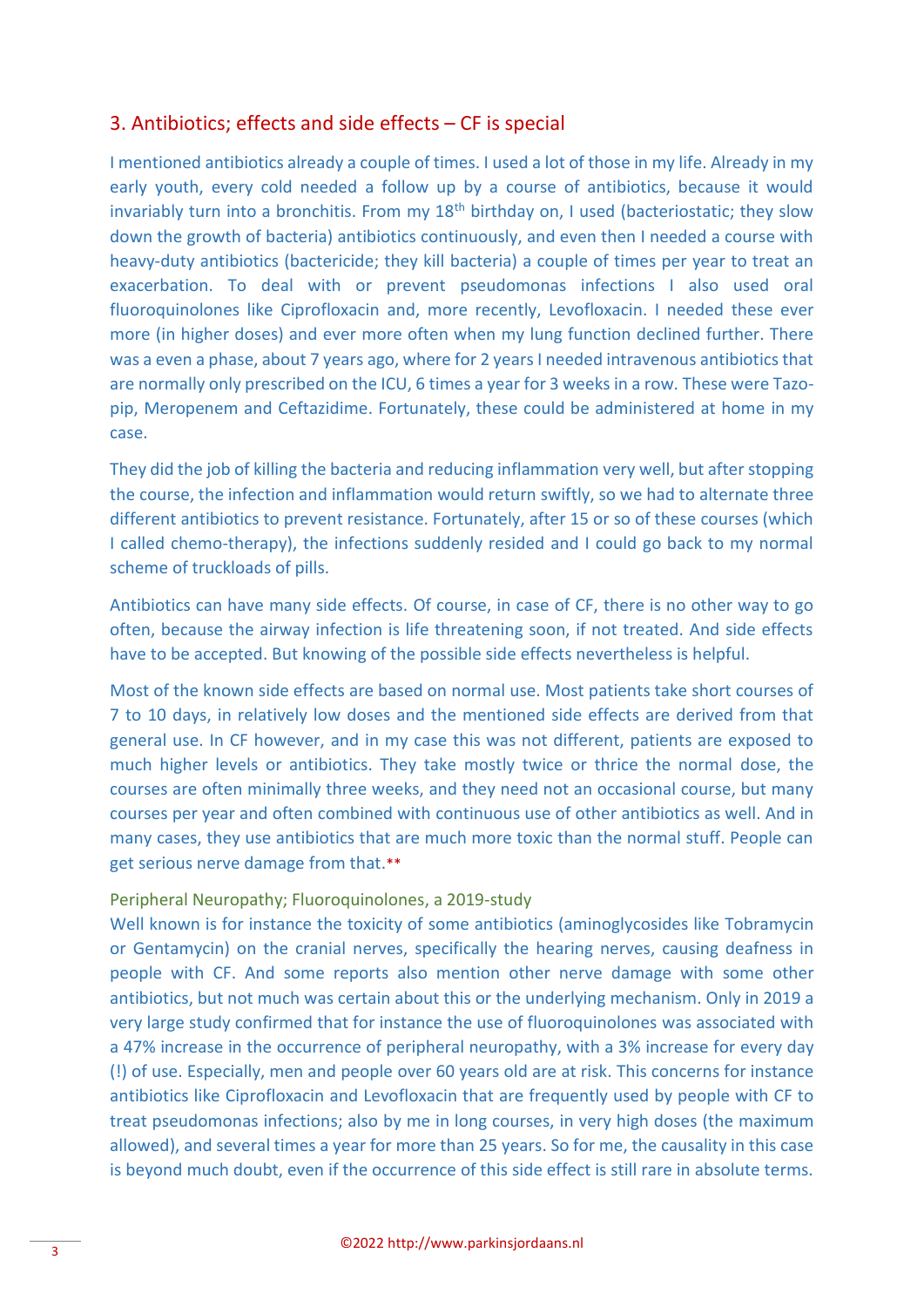And the absolute occurrence differs widely with circumstances and sex. For instance, you may (in the best case) need to treat about 1.5 million female patients with a 5 days course of these antibiotics to cause 1 case of peripheral neuropathy. That seems a rather insignificant risk. But if you treat male patients for 28 days, in the worst case only 22.000 patients are needed to cause an extra case of neuropathy. That is about 68 times more often. The number of patients needed to harm is inversely directly proportional with the duration of the treatment - and men are about 7 times more succeptible than women to neuropathic damage caused in this way. The research was based on standard dosing, but the risk might very well be dose-related. And it surely is frequency related. So I think in male people with CF, given the higher doses and more frequent and longer courses that they are exposed to, peripheral neuropathy may turn out to occur considerably more often than doctors or patients think, especially in elderly male patients.

#### Another approach to assess the risk; more research needed

In stead of this statistical approach, one can consider the phenomenal way: let me do some backwards engineering (this extrapolation from my personal situation is not scientific, but for me interesting all the same). In my case, being a male patient in the Netherlands, I am 1 of about 750 patients with CF. In my age group, I am even much more rare. Currently, there are only 130 people with CF in the Netherlands older than 50 years. About half of those are men, so I am one of a group of only 65. So, assuming that I represent my group faithfully, neuropathy may even occur in 1 in 65 cases of male older CF patients treated with fluoroquinolones.

Mind you, this is not a statistical chance, but an estimated rate of occurrence. But it is still rather significant I would say. If only 1 or 2 other males with CF in my age group in the Netherlands would suffer from the same problem, this would increase the occurence to 1 in 32 or even 1 in 21. We don't know how many of those cases exist, but it would be very wise to do some research on that, I would think.

And if one already suffers from neuropathy, there is even more reason to be very careful with taking those antibiotics, and we should try to use as little as possible – few and shorter courses, in the lowest effective dose. But this is not what generally happens when these antibiotics are prescribed to CF patients. Doctors tend(ed) to prefer the highest allowed dose, prescribe when ever a culture of pseudomonas is present and seem to prefer long courses of 2-3 weeks, not considering the risk of peripheral neuropathy to be significant.

In general it is my experience as well that side-effects are more problematic with aging. Nowadays I am more prone to them than I was when I was younger. Probably this has to do with the clearing function of liver and kidneys - all organs of course work a bit less brilliant in older bodies.

#### My case; what and when

Well, in my case, some serious nerve damage happened indeed. It started slowly about 10 years ago, after many courses of ciprofloxacin, and the intravenous antibiotics seemed to have contributed to that considerably as well. Not in the ears, but in the extremities. It mostly influenced my hands and feet. There is a considerable diminishing of feeling and coordination. For instance, when I stumble, the reflexes in my legs are so slow, that I can't correct in time and find myself on the floor before my legs can compensate for a loss of balance. Running is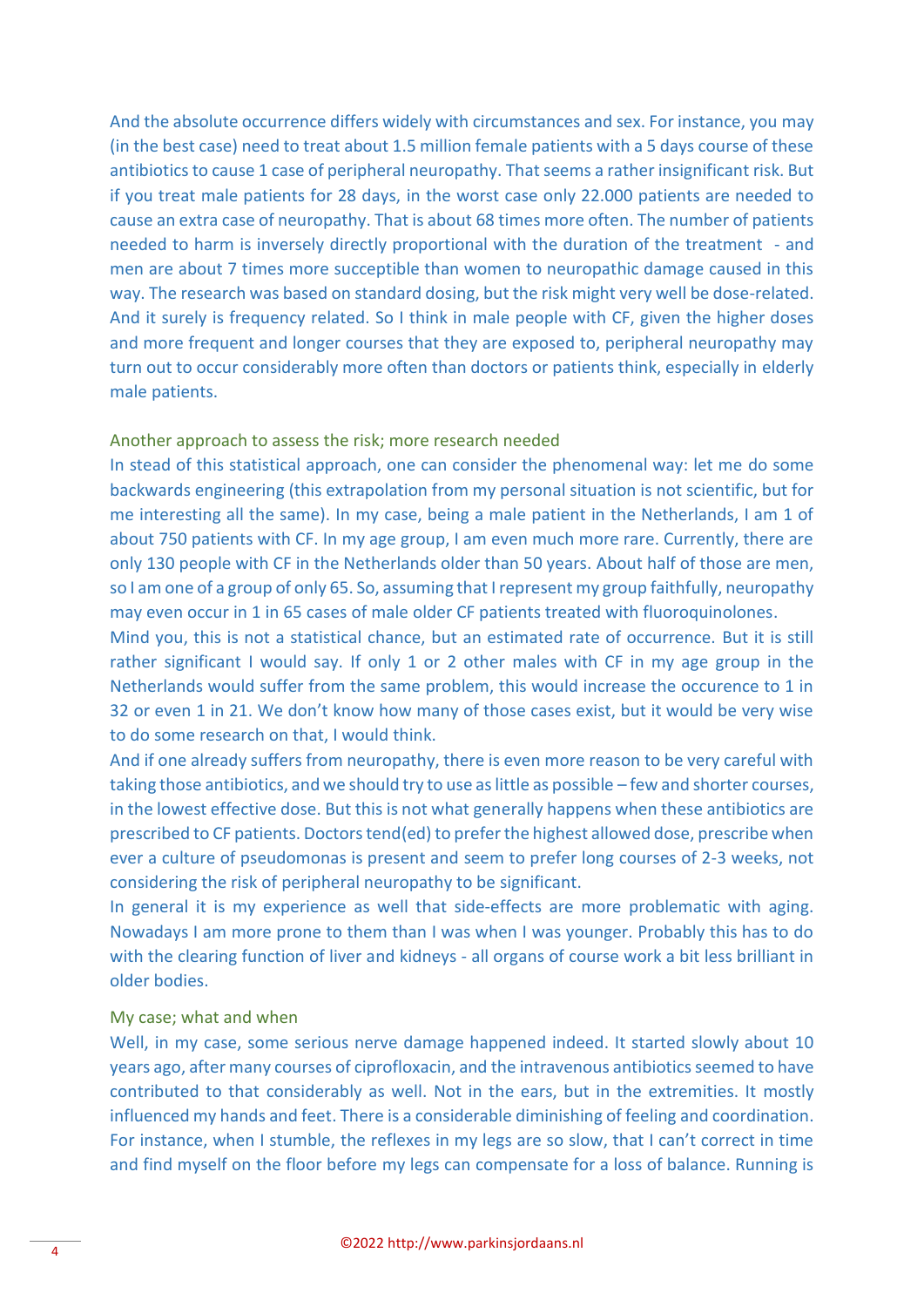out of the question as well. Moreover, the feeling in my hands and fingers has changed, for which I had to adopt my way of playing the piano. This also happened in my legs and feet (not the piano playing, mind you), and there are also sensations like pain, tingling, numbing, burning, jabbing, and indifference to temperature. Especially at night this is sometimes a nuisance. Sometimes a little Tylenol helps, and I use a low dose of Diclofenac which also seems to suppress the symptoms and retard the progression. The Diclofenac had another positive effect on my airways by the way, diminishing the level of inflammation. This is how I got rid of the intravenous antibiotics 6 years ago.

Since taking Kaftrio, I hope this process of nerve damage will now stop or possibly even revert, because my need for antibiotics has drastically decreased. There is some hope that improvement indeed may occur, or have occurred already. Now we are coming to the sexpart again.

#### Dimpotence©

The last couple of years, my penis too suffered a bit from this peripheral neuropathy, resulting in softer erections. This diminished potence (I would like to ©oin the word "Dimpotence" for this phenomenon; and the Dutch version "Dimpotentie") is often caused by a deficient functioning in the nerves of the blood vessels and muscles that regulate the in- and outflow of blood on sexual arousing. It can also be a result of a diminished testosterone production. And a combination of those.

Fortunately, this did not influence the quality of our sexual life, because we never made a problem of that and there are a lot of ways to accommodate. Everyone can use his or her own fantasy to paint this picture, and so did we. There is no drama in that, it is only another possibility to be creative – and we love creativity, as you might have noticed on visiting our [website.](http://www.parkinsjordaans.nl/) We never considered using chemicals like Viagra by the way, it seemed not sufficiently important to do this. There are enough pills in my life as it is.

#### Kaftrio to the Rescue! - Ringing the Door Bell

And recently the erection is definitely turning out a bit more jolly. It is still not at the level I remember from being 38 – nothing is, actually, not even my memory. So, I still can't ring the front door bell with it. But hey, I am 58 now so that figures. I will use the knockers. But it certainly improved. And as said, I fully attribute this to the use of Kaftrio, directly and indirectly. This is not an advert though. It might not work for every man this way. And it would be a pretty expensive aphrodisiac, so don't be silly.

But I thought I'd let you guys know anyway. Kaftrio can have unpleasant side effects, but this is definitely a bonus in our book. And now the evening pill of Kaftrio is blue, and indicated by the letter V. How funny is that?

#### 4. Science is still behind

In case you go look for it, there is precious little scientific research about the influence of HEMT (Kaftrio/Trikafta) on the (fe)male reproductive system – so I will save you the effort. This is an area that is completely new and it still has to be developed.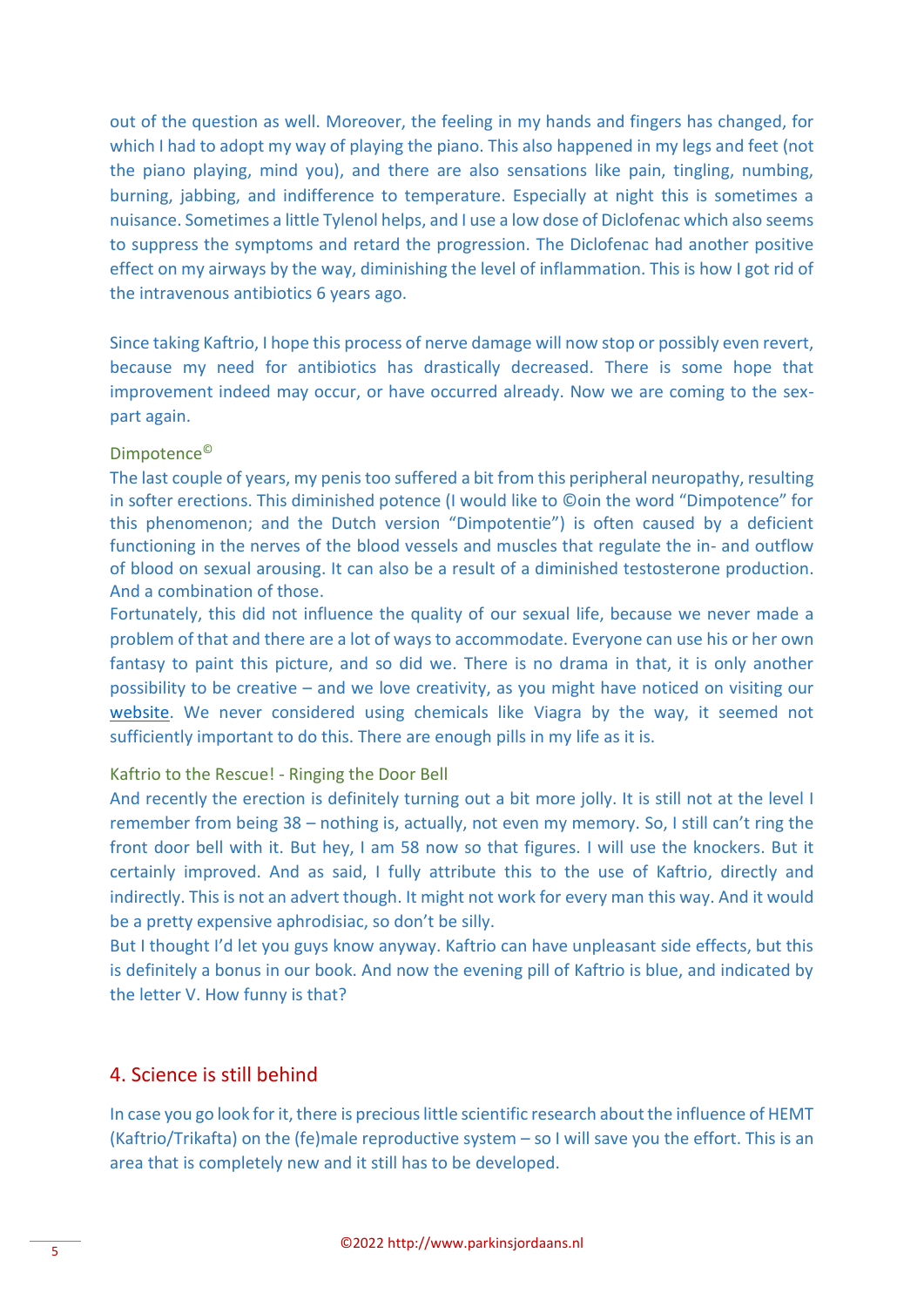The only article I could find (had to buy it fgs) is only a short communication that frankly, on reading, I found not worth the money I paid for\*\*\*. There are however a few pointers in it, also some references to hypogonadism (when the balls or ovaries produce to few sex hormones) which occurs frequently in people with CF. Also it contains some information on SRH (sexual reproductive health) in men, but it refers mostly to old research, which is both few in quantity and of course does not include the effect of HEMT.

## 5. Kaftrio, Energy and Sleeping

The extra energy also resulted in a different sleeping pattern by the way. I still fall asleep well, but often – which is new – awake rather quickly after a short while, and then I find myself unable to catch sleep again for some time. Occasionally for more than an hour. I have my little sleep- and activity tracker to back this up. Fortunately, I can always catch up by doing a siesta at daytime, so I don't mind being awake at night very much. I use it for meditating and every now and then I take a little stroll in the house, get cold and shivery, and then the bed feels very comfortable again which improves the chances of *Morpheus* and *Hypnos*, the gods of sleep, to visit me.

And fortunately, *Aphrodite, Cupid, Amor, Eros* and *Parvati* have never left us. We really treasure this and we are happy to accommodate and play with them as always.

#### 6. Other Ways of Expressing (sexual) Energy

And so we are back to Love again. Of course, there are myriad ways to make love, having sex is only one of them. And one cannot convert these hormonal flaresinto having sex all the time. That would take the specialness out of the occasion - and there are so many fulfilling things to do, besides having sex. So, we always had other ways to express our passion as well. For instance by being tender with each other, dancing, laughing, playing, making a great meal for each other, or just being still and happy together. Or by painting or playing the piano, performing the more fierce compositions again, like Chopin's Polonaises – or the delicate and tender ones, like the Nocturnes.

Or … by making poems! Swooned by devotion, the mind can be a beautiful servant in creating the most lovely things. One of these I present here, by way of a Little Confession of mine. You can also find it [here](http://www.parkinsjordaans.nl/media/poems/Little_Confession.pdf) on our website, projected on an enticing background.

But I will copy the plain text here as well, for it is sweet in its own right too: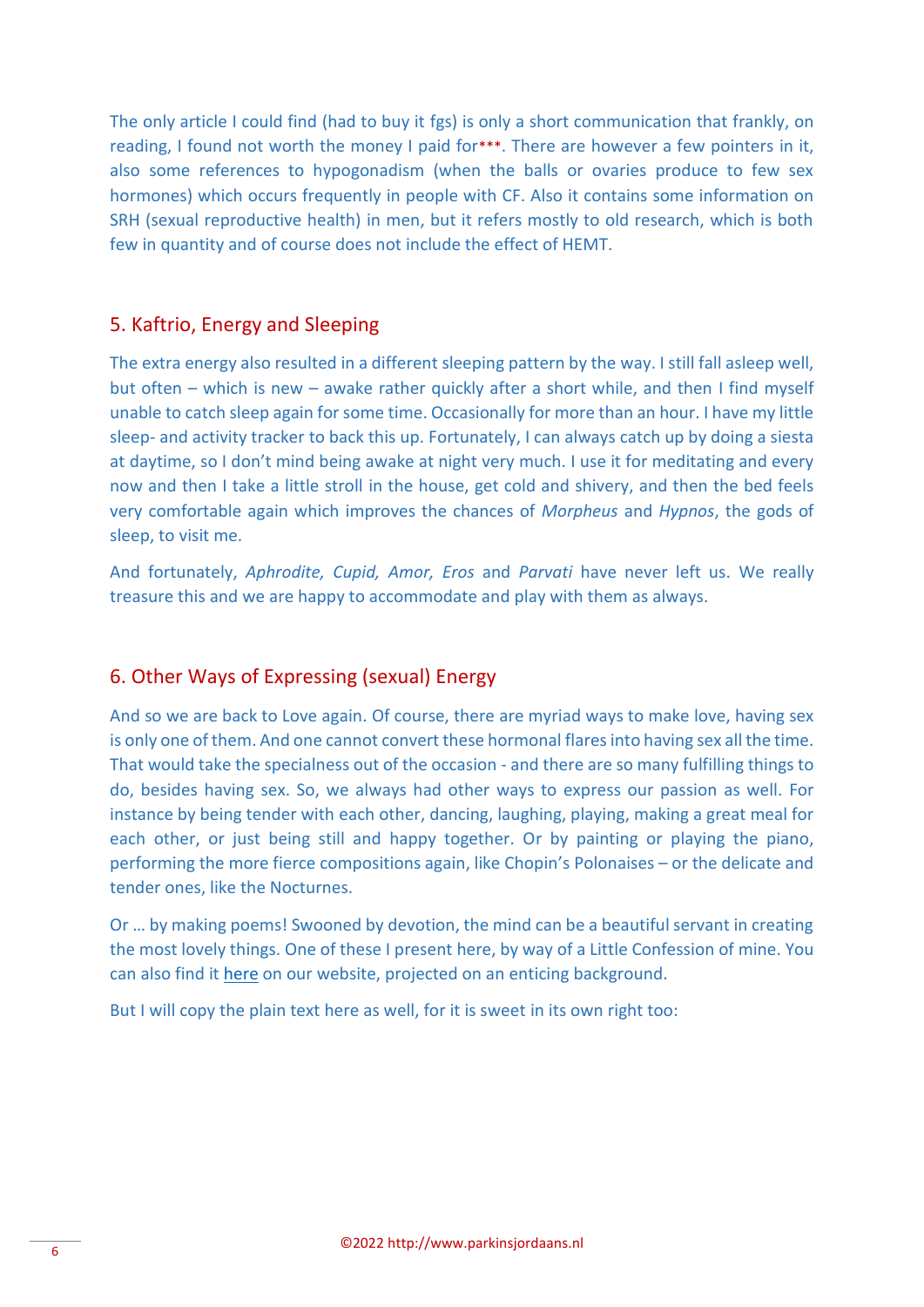# Little Confession

 $\mathcal S$  wish your bijoux breasts I were So kept and so prochain So feeding and so feminine Now free, than cloaked again

So slowly risen from the void Not knowing of their chances But getting ever more aware In easygoing dances

Were I your bijoux breasts as well So soft, so cute, standfasting I would be sweet and unconcerned Immersed for everlasting

 $\mathfrak{M}_{V}$  hands would them be holding And fingers would caress The lips would feel so tenderly And play them with finesse

**MG** kisses would be whirling And pressing all the time Around, on top and underneath The in-between sublime

 $\mathcal{C}_h$ , how would we be unified So everything, so cozy But wait, my love, now clear I see: We all along were wholy!

©2022 http://www.parkinsjordaans.nl <sup>7</sup>